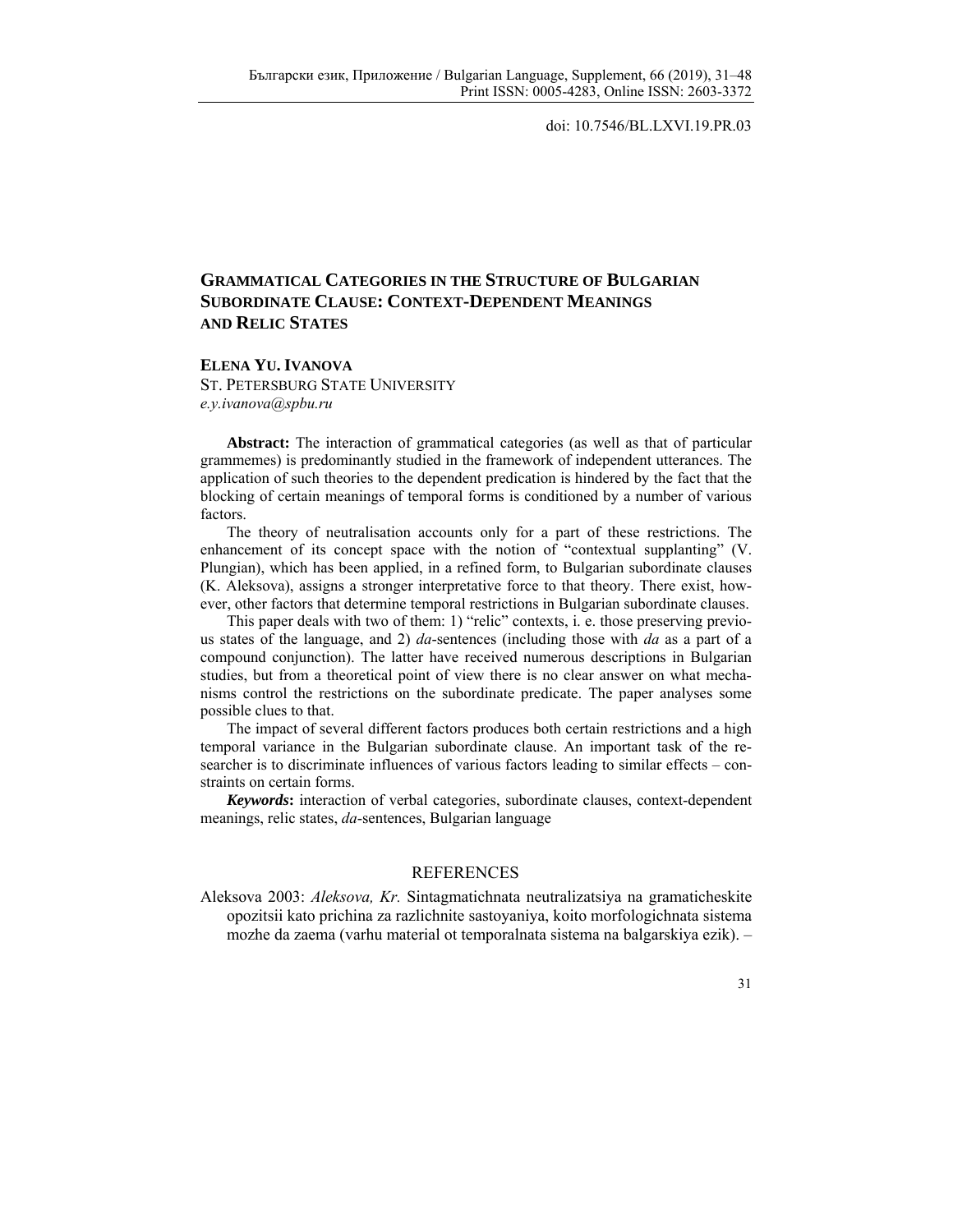In: Nauchni trudove na PU "Paisiy Hilendarski", t. 41, Filologiya, kn. 1, s. 147‒166.

- Aleksova 2005: *Aleksova, Kr.* Za mezhdukategorialnite vrazki na morfologichnoto ravnishte. – In: Sbornik v chest na 65-godishninata na prof. d.f.n. R. Nitsolova. Sofia, Universitetsko izdatelstvo "Sv. Kliment Ohridski".
- Aleksova 2008: *Aleksova, Kr*. Za dva fenomena pri savmestnata upotreba na vremenata v balgarskoto slozhno izrechenie: empatiyata i temporalnite neutralizatsii (s aktsent varhu prepodavaneto na balgarski ezik kato L2). ‒ Ezikov svyat,  $\mathcal{N}$  6, s. 7–22.
- Aleksova 2018: *Aleksova, Kr*. Obligatornost i kontekstova zavisimost na morfologichnite kategorii (po material ot savremennia balgarski ezik). – In: Nauchni trudove na PU "Paisiy Hilendarski", t. 55, kn. 1, sb. A, 2017. Filologiya. Paisievi cheteniya, Balgaristika, s. 38–51.
- Bybee 1985: *Bybee, J. L.* Morphology: A study of the relation between meaning and form. Amsterdam.
- Bybee 1994: *Bybee, J. L., R. D. Perkins, W. Pagliuca*. The Evolution of Grammar: Tense, Aspect, and Modality in the Languages of the World. Chicago, London, University of Chicago Press.
- Daniel', Plungian 1996: *Daniel', M. A, V. A. Plungian*. Obiazatel'nost' i kontekstnaia vytesnimost'. (K opisaniiu grammaticheskoi periferii). ‒ Izvestiia Rossiiskoi akademii nauk. Seriia literatury i iazyka. Tom 55, № 1, s. 61‒66.
- Dik 1997: *Dik, S.* The theory of functional grammar. 2 vols. Berlin, Mouton de Gruyter.
- Dimitrova-Vulchanova 1998: *Dimitrova-Vulchanova, M.* Are Bulgarian Pronominal Clitics in Wackernagel Position? ‒ In: Norvegian Contributions to the XIIth International Congress of Slavicists. Universiteteti Oslo, Meddelelser, № 80, pр. 7‒32.
- Dogramadzhieva 1984: *Dogramadzhieva, E.* Obstoyatelstvenite izrecheniya v knizhovniya starobalgarski ezik. Sofia, Izdatelstvo na BAN.
- Gerdzhikov 1974: *Gerdzhikov, G.* Harakterat na morfologicheskite opozitsii i organizatsiyata na mnogochlennite sistemi. ‒ Balgarski ezik, № 1, s. 34‒47.
- Gerdzhikov 1976: *Gerdzhikov, G.* Balgarskite glagolni vremena kato sistema. In: Pomagalo po balgarska morfologiya. Glagol. Sofia, Nauka i izkustvo, s. 224– 229.
- Gerdzhikov 1984: *Gerdzhikov, G.* Preizkazvaneto na glagolnoto deystvie v balgarskiya ezik. Sofia, Nauka i izkustvo.
- Givón 1979: *Givón, T.* On Understanding Grammar. New York.
- Gramatika 1983a: Gramatika na savremenniya balgarski knizhoven ezik. T. 2. Morfologiya. Sofia, Izdatelstvo na BAN.
- Gramatika 1983b: Gramatika na savremenniya balgarski knizhoven ezik. T. 3. Sintaksis. Sofia, Izdatelstvo na BAN.
- Haralampiev 1981: *Haralampiev, I.* Starobalgarskite sredstva za izrazyavane na badeshti deystviya i savremennite formi za badeshte vreme. ‒ Balgarski ezik, № 2, s. 116‒122.
- Haspelmath 1998: *Haspelmath, М.* The semantic development of Old presents: new futures and subjunctives without grammaticalization. ‒ Diachronica, January.
- 32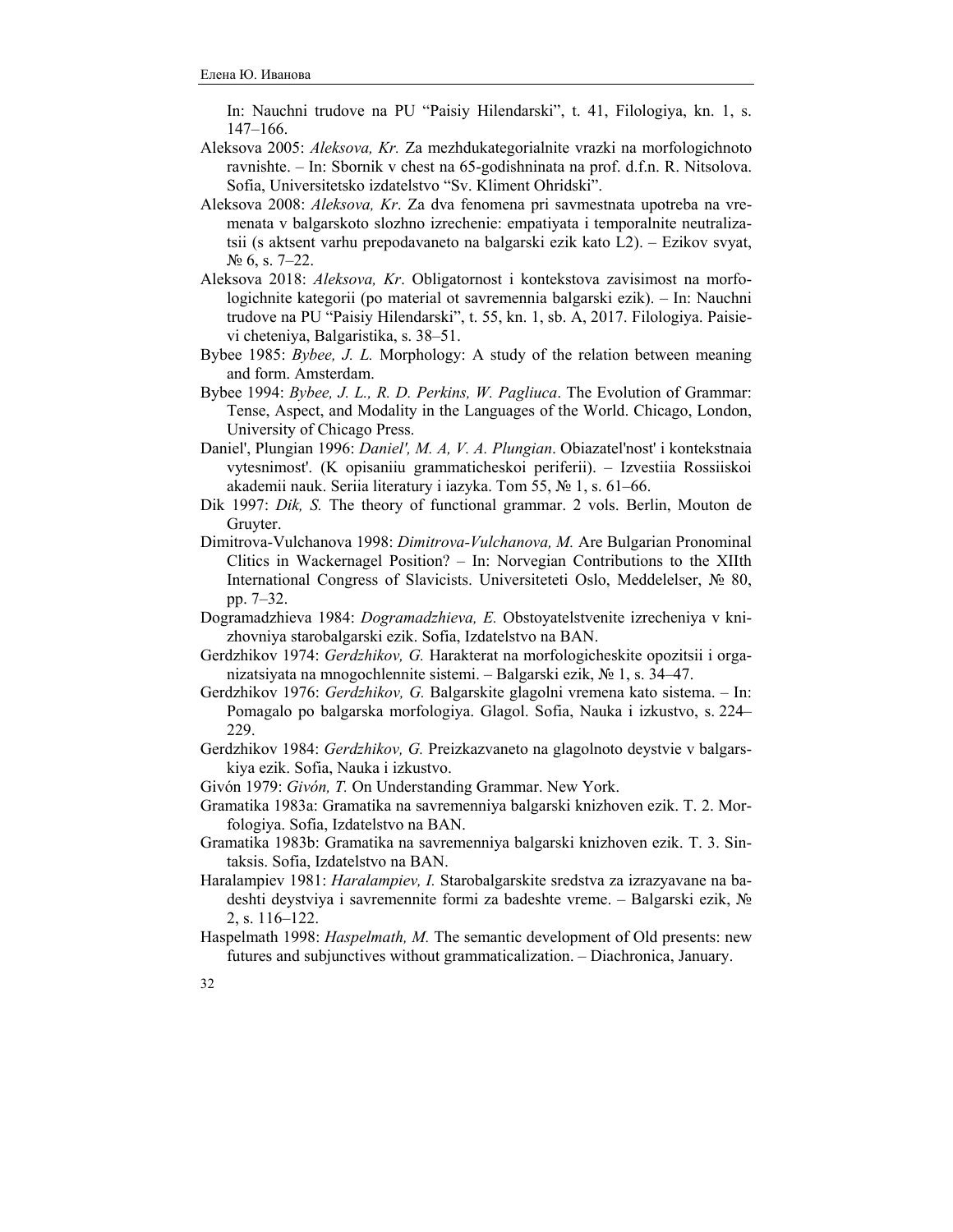- Ivanova 2014: *Ivanova, E. Yu.* Aprekhensivnoe znachenie v russkom i bolgarskom iazykakh. – Studi Slavistici, XI, s. 143–168.
- Ivanova-Mircheva 1962: *Ivanova-Mircheva, D.* Razvoy na badeshte vreme (Futurum) v balgarskiya ezik ot X do XVIII vek. Sofia, Izdatelstvo na BAN.
- Khrakovskii 1990: *Khrakovskii, V. S.* Vzaimodeistvie grammaticheskikh kategorii glagola (Opyt analiza). – Voprosy iazykoznaniia,  $\mathcal{N}_2$  5, s. 18–36.
- Khrakovskii, Mal'chukov 2016: *Khrakovskii, V. S., A. L. Mal'chukov.* Vzaimodeistvie i ierarkhiia grammaticheskikh kategorii glagola: vvedenie v temu i tipologicheskaia anketa. ‒ Voprosy iazykoznaniia, № 6. s. 51–83.
- Kibrik 1992: *Kibrik, A. E*. Ocherki po obshchim i prikladnym voprosam iazykoznaniia. Moskva, Izdatel'stvo Moskovskogo universiteta.
- Koshelev 2003: *Koshelev, A*. Semasiologichen analiz na upotrebata na temporalnite formi za badeshte vreme v podchineni uslovni izrecheniya s *ako* v savremenniya balgarski ezik. ‒ Balgarski ezik, № 4, s. 41–58.
- Kozlov 2014: *Kozlov, A. A*. K grammaticheskoi semantike staroslavianskikh konstruktsii khotѣti / imѣti s infinitivom. ‒ Russkii iazyk v nauchnom osveshchenii,  $\mathcal{N}$  1 (27), s. 122–149.
- Krapova 1996: *Krapova, I.* Is the real PRO in Bulgarian? In: Nauchni trudove na Plovdivski universitet "Paisiy Hilendarski", t. 34, Filologia, kn. 1, s. 121–130.
- Mal'chukov, Khrakovskii 2015: *Mal'chukov, A. L., V. S. Khrakovskii.* Naklonenie vo vzaimodeistvii s drugimi kategoriiami: opyt tipologicheskogo obzora. – Voprosy iazykoznaniia, s. 19–32.
- Mel'chuk 1998: *Mel'chuk, I. A*. Kurs obshchei morfologii. T. II. Moskva, Iazyki russkoi kul'tury; Vena, Wiener Slawistischer Almanach.
- Mirchev 1978: *Mirchev, K.* Istoricheska gramatika na balgarskiya ezik. 3 izd. Sofia, Nauka i izkustvo.
- Nitsolova 2004: *Nitsolova, R*. Ustupitel'nye konstruktsii v bolgarskom iazyke. ‒ In: Tipologiia ustupitel'nykh konstruktsii. Sankt-Peterburg, Nauka, s. 95–136.
- Nitsolova 2005: *Nitsolova, R.* Glednata tochka i upotrebata na vremenata v slozhnite sastavni izrecheniya s mentalni predikati v balgarskiya ezik. ‒ In: Yubileen slavistichen sbornik. Blagoevgrad, s. 312‒324.
- Nitsolova 2009: *Nitsolova, R.* Taksis. ‒ In: Tipologiia taksisnykh konstruktsii. Moskva, Znak, s. 117‒160.
- Penchev 2004: *Penchev, Y.* Gramatichnata kategoriya vreme v savremenniya balgarski knizhoven ezik. ‒ In: Kognitivna gramatika na balgarskiya i frenskiya ezik – opisanie i formalizatsiya. Sofia, Akademichno izdatelstvo "Marin Drinov".
- Plungian 2003: *Plungian, V. A.* Obshchaia morfologiia: vvedenie v problematiku. Moskva, Moskovskii gosudarstvennyi universitet im. M. V. Lomonosova.
- Plungian 2011: *Plungian, V. A.* Vvedenie v grammaticheskuiu semantiku. Moskva, Rossiiskii gosudarstvennyi gumanitarnyi universitet.
- Rudin 1986: *Rudin, C.* Aspects of Bulgarian Syntax: complementizers and wh constructions. Columbus (Ohio), Slavica Publishers.
- Tisheva 2001: *Tisheva, Y.* Podchinitelno svarzvane v slozhnoto izrechenie. Komplementizatorite v balgarskiya ezik. ‒ In: Savremenni lingvistichni teorii: Pomagalo po sintaksis. Plovdiv, Plovdivsko universitetsko izdatelstvo, s. 164‒173.

33